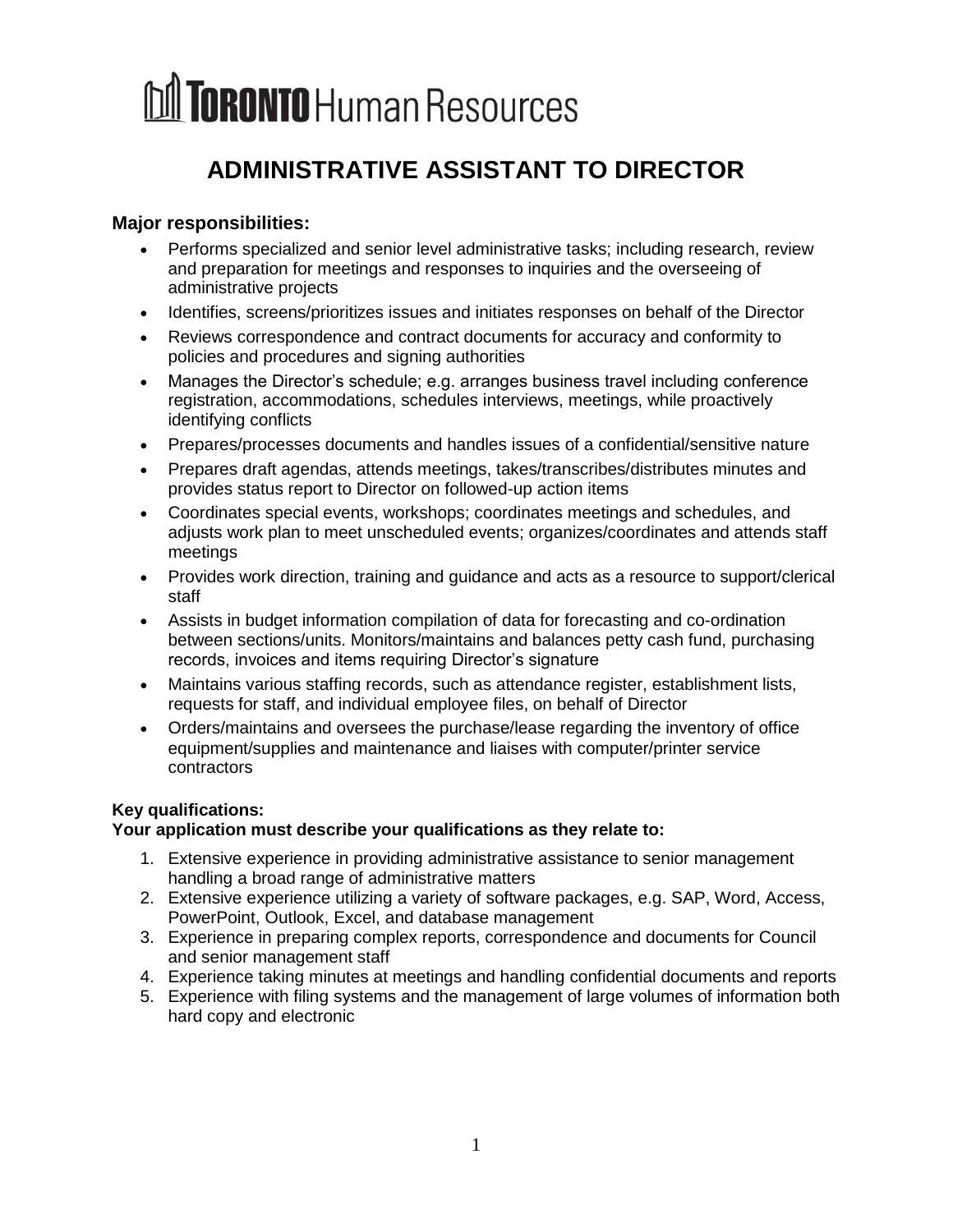Susan Chung 1721 Lawrence Street East Pickering, Ontario N2G 1K6

June 26, 2016

Karin Saenger Human Resources Consultant City of Toronto 9<sup>th</sup> Floor, Metro Hall 55 John Street Toronto, ON M5V 3C6

Dear Karin Saenger:

Attached is my resume in response to the internal posting, **Job ID # 123456 for an Administrative Assistant to Director**. This position would provide an exciting opportunity for me to use my administrative, computer and accounting skills.

Highly skilled in handling a wide range of administrative activities in a demanding environment, I have typed financial reports and statements, composed and typed correspondence, prepared agendas, minutes and reports and produced charts and graphs for presentations. In addition, I have assisted in the preparation of the annual budget, monitored income and expense accounts and entered data into spreadsheets and databases. As well, I have the ability to accurately organize and handle detailed information, as illustrated through the initiative I took to create an effective office services manual.

I have an Office Administration diploma from Sheridan College and over twelve years progressive experience in administrative/clerical positions. I am dedicated and hardworking and I am recognized for producing high quality work on a timely basis. I have demonstrated excellent interpersonal and customer service skills through many interactions with members of the public.

I would be pleased to have the opportunity to further discuss how I could contribute to the success of the Corporate Finance Division. You can reach me on a confidential basis at 416-392-9999.

Thank you for your consideration and I look forward to hearing from you in the near future.

Sincerely,

Susan Chung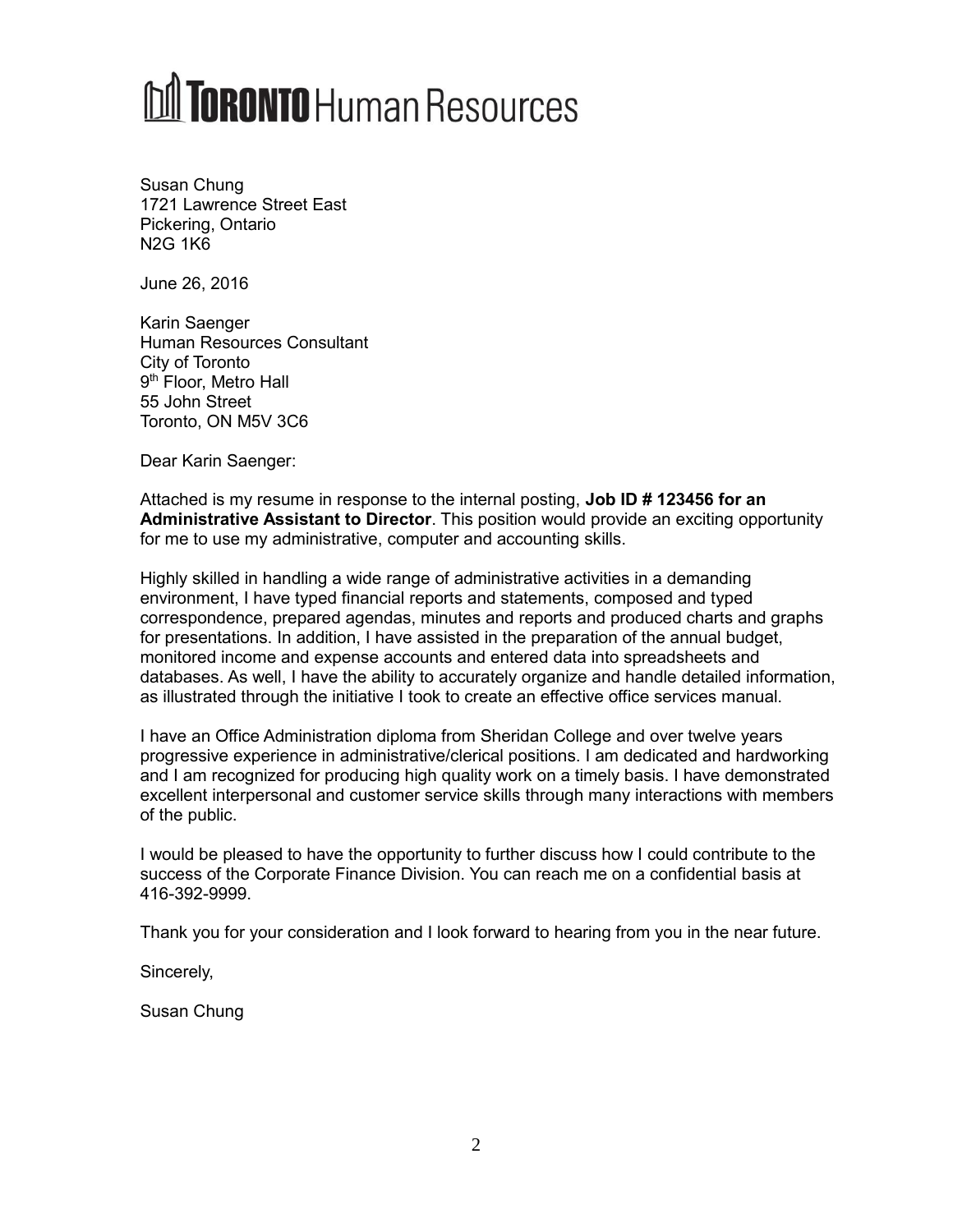#### **Susan Chung**

1721 Lawrence Street East, Pickering, Ontario N2G 1K6 Cell: 905-693-5642, Business: 416-392-9999 [schung@hotmail.com](mailto:schung@hotmail.com)

### **Career Summary**

Over twelve years of experience in administrative and clerical positions in various organizations. Well-developed organizational, finance and administration skills. Highly accomplished in the use of word processing, spreadsheet and database software applications. Typing speed of 75 w.p.m. Proficient in the use of Microsoft Office Suite 2013. Excellent time management skills that allow me to consistently meet deadlines.

### **Work Experience**

- 2012 Present, **Support Assistant B**, Revenue Services Division, City of Toronto
	- Provide administrative support to senior management staff within the unit, including coordinating and arranging meetings, events and schedules, drafting and preparing correspondence for signatures and operating office equipment and computers utilizing a variety of software packages (e.g. SAP, Word, Excel, Outlook, Access and PowerPoint)
	- Spearheaded the design of a unique office services manual for the service delivery area, to create clear and consistent use of accounting systems, set standard timeframes and increase overall efficiency within the division
	- Provide work direction, orientation and training to three Support Assistant Cs
	- Compose and type complex divisional correspondence and Committee reports in a timely manner, to provide senior management and Council with accurate and valuable information regarding the division
	- Draft monthly financial reports, ensuring they are accurate, clear, error-free, legible and professionally formatted
	- Coordinate and attend monthly committee meetings, record minutes and prepare reports for Senior Management, resulting in consistent flow of communication

2008 - 2012, **Support Assistant C**, Purchasing Division, City of Toronto

- Established a new inventory control spreadsheet using Microsoft Excel, resulting in better data management and efficiency within the unit
- Received and paid out cash/cheques and TTC tickets, controlled, monitored and balanced petty cash, tickets, reconciled and processed financial payments; assisted with budget administration for unit
- Monitored office supply inventory, tracked spending on each order and kept an accurate account for each user group, using SAP and other databases as needed
- Maintained and organized unit filing system for a large amount of both electronic and hard copy files and documents